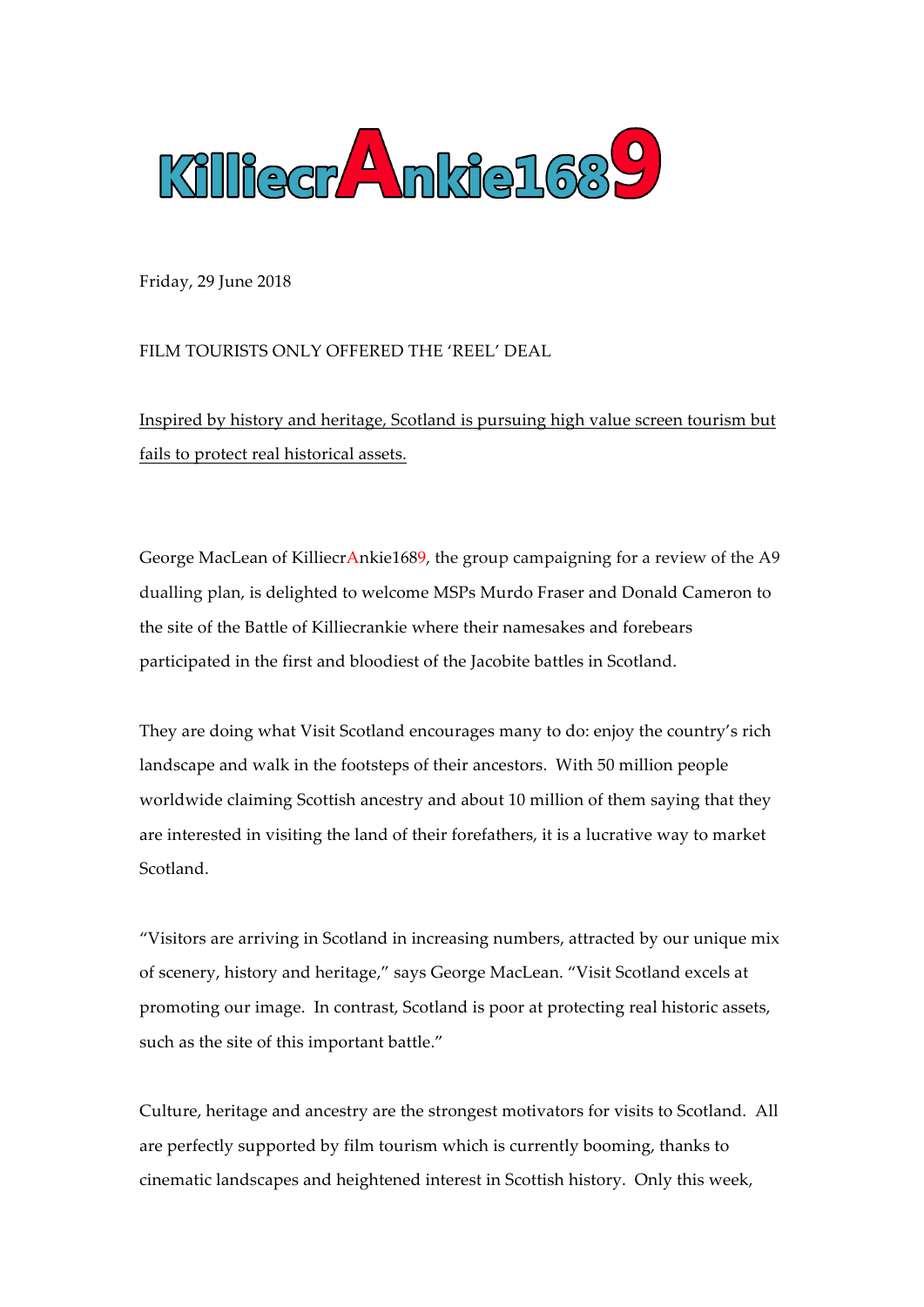location filming for Season 4 of the hit Jacobite TV series, Outlander, was completed in nearby Faskally Woods.

Boosted by the success of Outlander, the number of visitors from the US – for years the chart-topper of international tourists to Scotland - has been rising along with their spending. In 2016, they splashed £510m here, up by 30% on the previous year. Figures for 2017 are not available yet but it is safe to say that they spent even more as spending by all overseas visitors in the first 9 months of last year rose by 18% to £1,846 million which already matches the total for the whole of 2016.

Killiecrankie is well established on the tourist map because of its natural heritage and historic environment. It is the starting point of the Jacobite trail. After all, this is where Jacobitism was born.

John Graham of Claverhouse, Viscount Dundee, led rebel Highlanders to a surprise victory in a bid to reclaim the throne for the deposed King James VII and II in 1689. Although the Jacobites won the battle, they lost Dundee and the revolt fizzled out within a few weeks.

The battle is seared into popular imagination because of its sheer brutality. In less than an hour at least 2,000 men were killed in one of the goriest episodes of Scottish history.

"We know the position of the armies immediately before battle commenced and we know how the inferior Jacobite numbers overwhelmed the government troops," says George MacLean. Much of the success was due to the shock of a terrifying Highland Charge, led by the veteran Ewen Cameron of Lochiel.

Donald Cameron is the Younger of Lochiel and a direct descendant of the man who commanded the clan. The Camerons were positioned on the immediate left of Dundee and rushed down Creag Eallaich at high speed towards the Williamite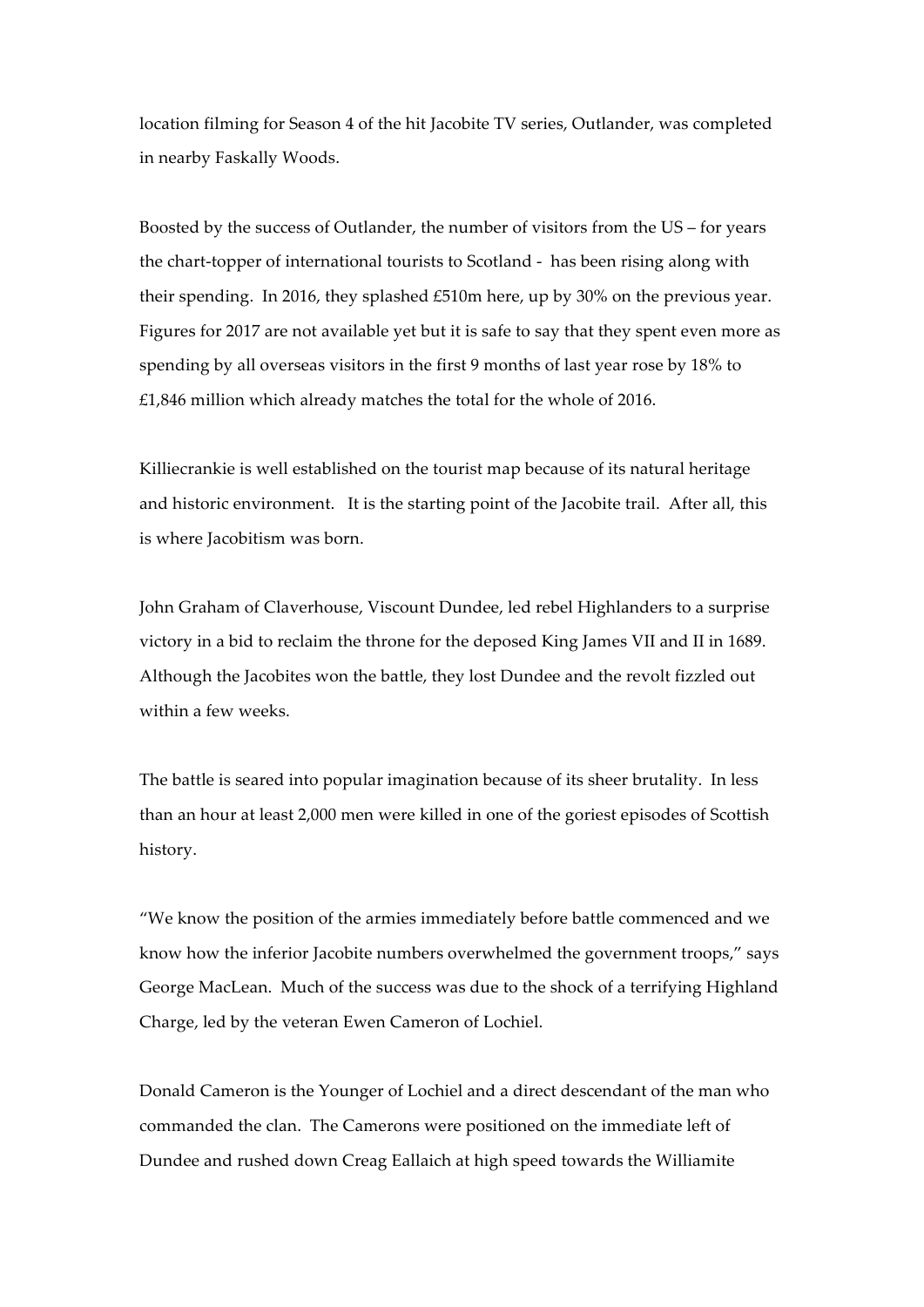troops lined up along the flat ground. Using the natural dips in the terrain they managed to protect themselves from the expected volley of musket fire yet maintain a frightening pace downhill. The Highlanders smashed through the battleline with surprising speed, overwhelming the government men by the force of momentum, deafening war cries and brutal hand-to-hand fighting.

While the right flank of General Hugh Mackay's army was broken by the charge, many on the left flank appear to have lost their nerve and fled before the Highlanders could engage. It was all over, Mackay wrote later, "in the twinkling of an eye".

The fighting was concentrated in the flattish ground that runs along the shadow of the current northbound carriageway of the A9. This is the very area which will be obliterated by construction of new carriageways and related infrastructure.

The key features of the core of the battlefield are listed in the Inventory of Historic Battlefields which offers a degree of protection in normal circumstances. However, dualling the A9 does not fall within the usual planning system. There are 183 objections to Transport Scotland's plan at Killiecrankie coming from Historic Environment Scotland, Perth and Kinross Heritage Trust, Cairngorms National Park Authority, history groups and individuals. Ultimately, it will be a decision for Scottish Ministers to take.

Huge effort is put into burnishing the image of Scotland by promoting Scottish history and heritage on celluloid. Campaigners who want a review of Transport Scotland's design and route for the A9 at Killiecrankie lament the fact that the same effort has not gone into protecting the real thing.

Supporters who want a review of the plan can sign the petition at http://chn.ge/2CLemMT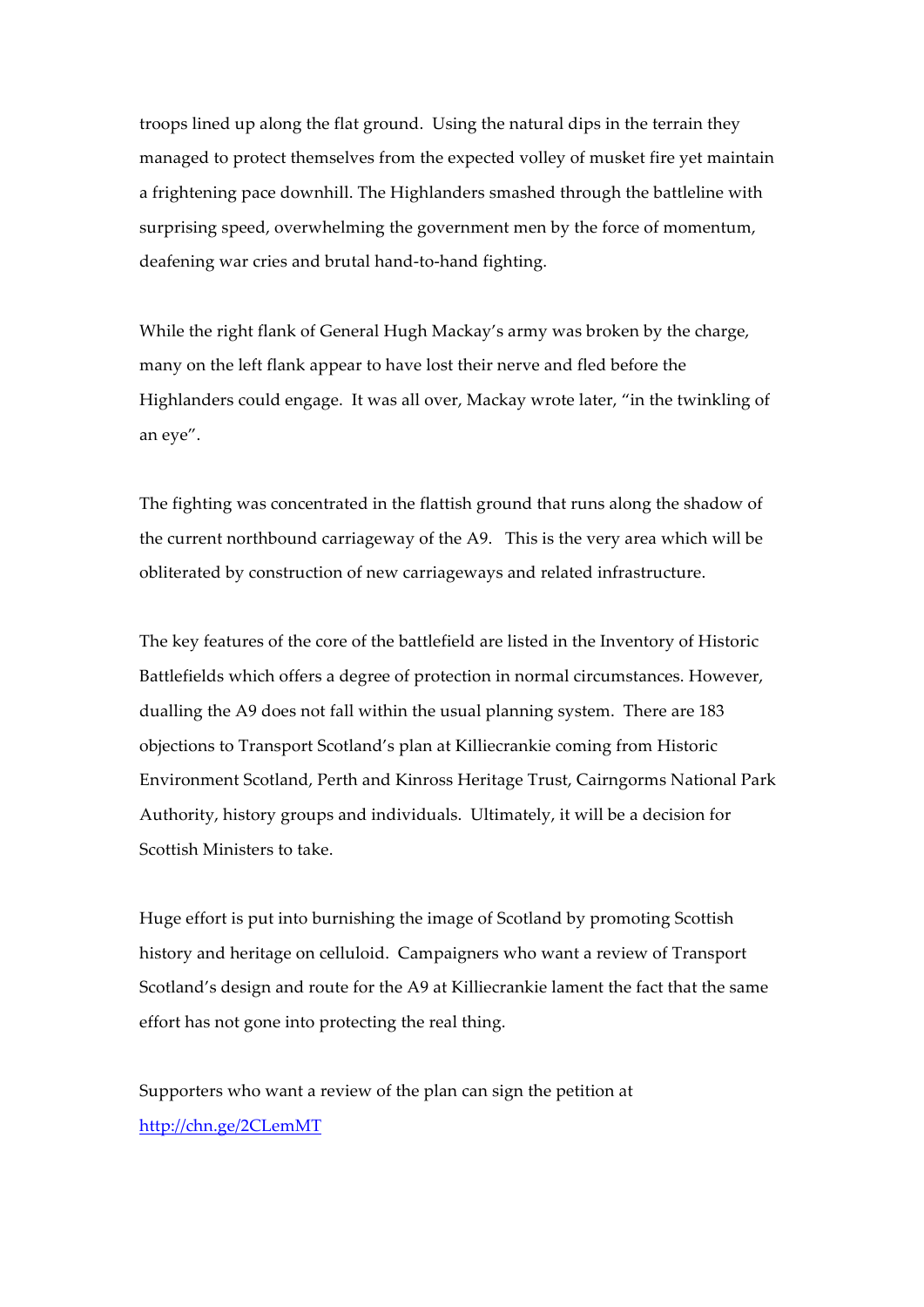### **NOTES FOR EDITORS**

Email: objections@killiecrankie1689.scot

Phone: 07595361067

Read: www.killiecrankie1689.scot

Watch: https://youtu.be/4Hdi9ZbbUTw

Twitter: @KilliecrankieA9

Facebook: Killiecrankie1689

Petition: http://chn.ge/2CLemMT

1 Information on the A9 project Killiecrankie to Glen Garry, including the Environmental Statement and draft Road Orders, is available on Transport Scotland's website: https://www.transport.gov.scot/projects/a9-dualling-perth-toinverness/a9-killiecrankie-to-glen-garry/

2 The following lists are names of those who fought at the Battle of Killiecrankie. The lists are not comprehensive and may contain errors but have been collected from historic records and are on display at the National Trust for Scotland visitor centre in Killiecrankie.

### **JACOBITES**

Thomas Buchan Sir Ewen Cameron of Lochiel Camerons of Lochiel, of Glendessary Col Alex Cannon Earl of Dunfermline Dougal of Craignish Farquarsons Fraser of Culduthel, of Foyers Donald Gorm son of Alasdair Dubh, chief of Glengarry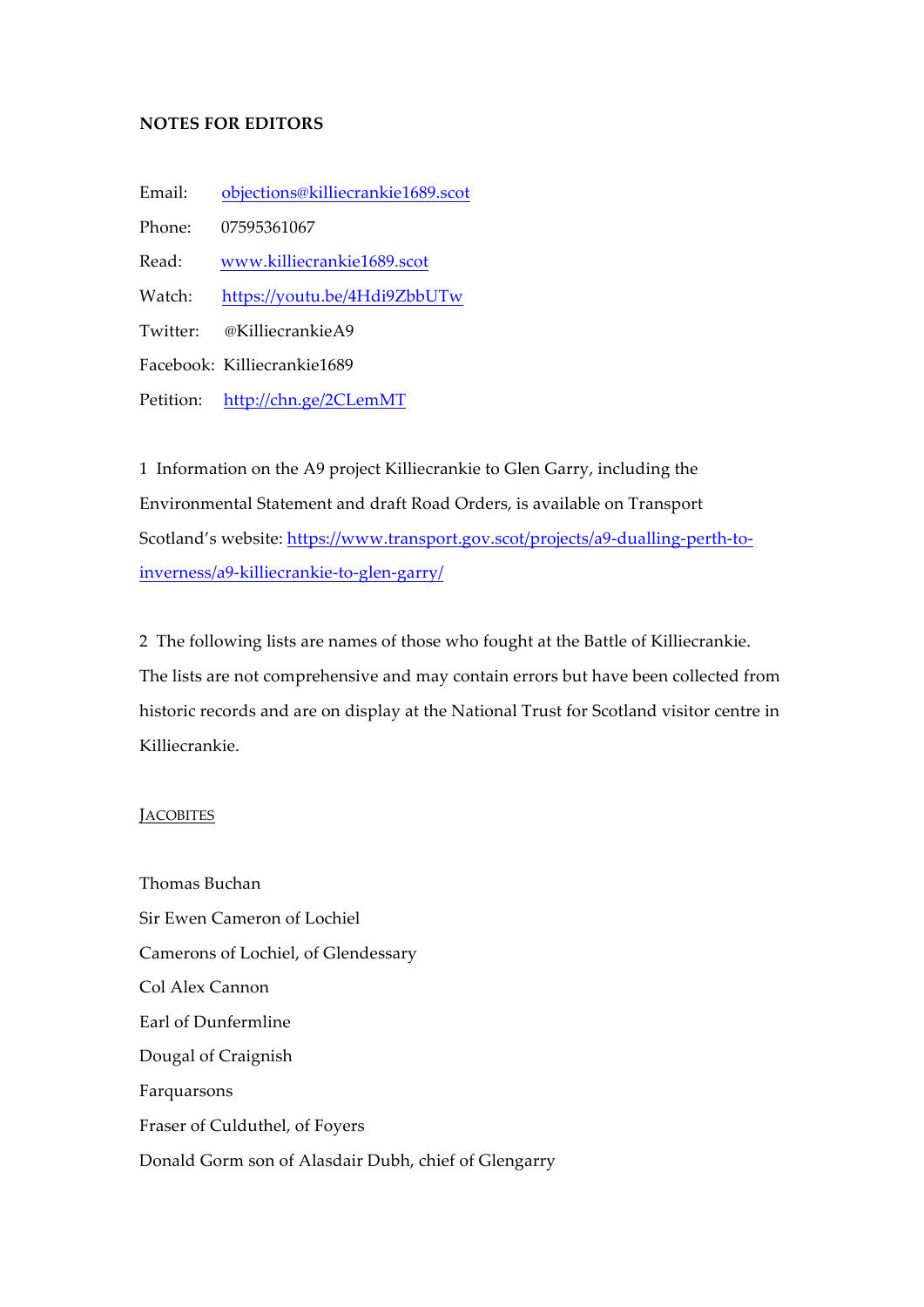Donald Glas, chief of Glengyle Gregarach (Rob Roy's father) John Graham of Claverhouse, Viscount Dundee Iain Grant of Glenmoriston James Grant of Sheouglie Grants of Glenurquart, of Glenmorriston Fullerton of Fullerton David Halyburton of Pitgur Sir Alex Innes of Coxton Soldier Johnston (tended dying Dundee) Kinnaird of Culbin Lamonts of Kintyre MacDonalds of Clanranald, of Keppoch, of Sleat, of Kintyre, of Glen Spean/Glen Roy, of Glencoe, of the Isles, of Rachlin John MacDonald of Largie Macdonnells of Glengarry Macleans of Duart, of Otter, of Ardgour/Torloisk/Coll Macgregors MacNeills of Barra MacLeods of Raasay Iain Ben Beag MacRoy Alasdair MacAlasdair of Glencoe Alasdair MacDonell of Glengarry MacMartins of Letterfinlay MacNaughtons of Dunderawe Maclachlans of Kintyre Alexander Macalister of Loup 9th Lord Oliphant Clan Oliphant Col James Purcell James Philip of Almerieclose Rattray